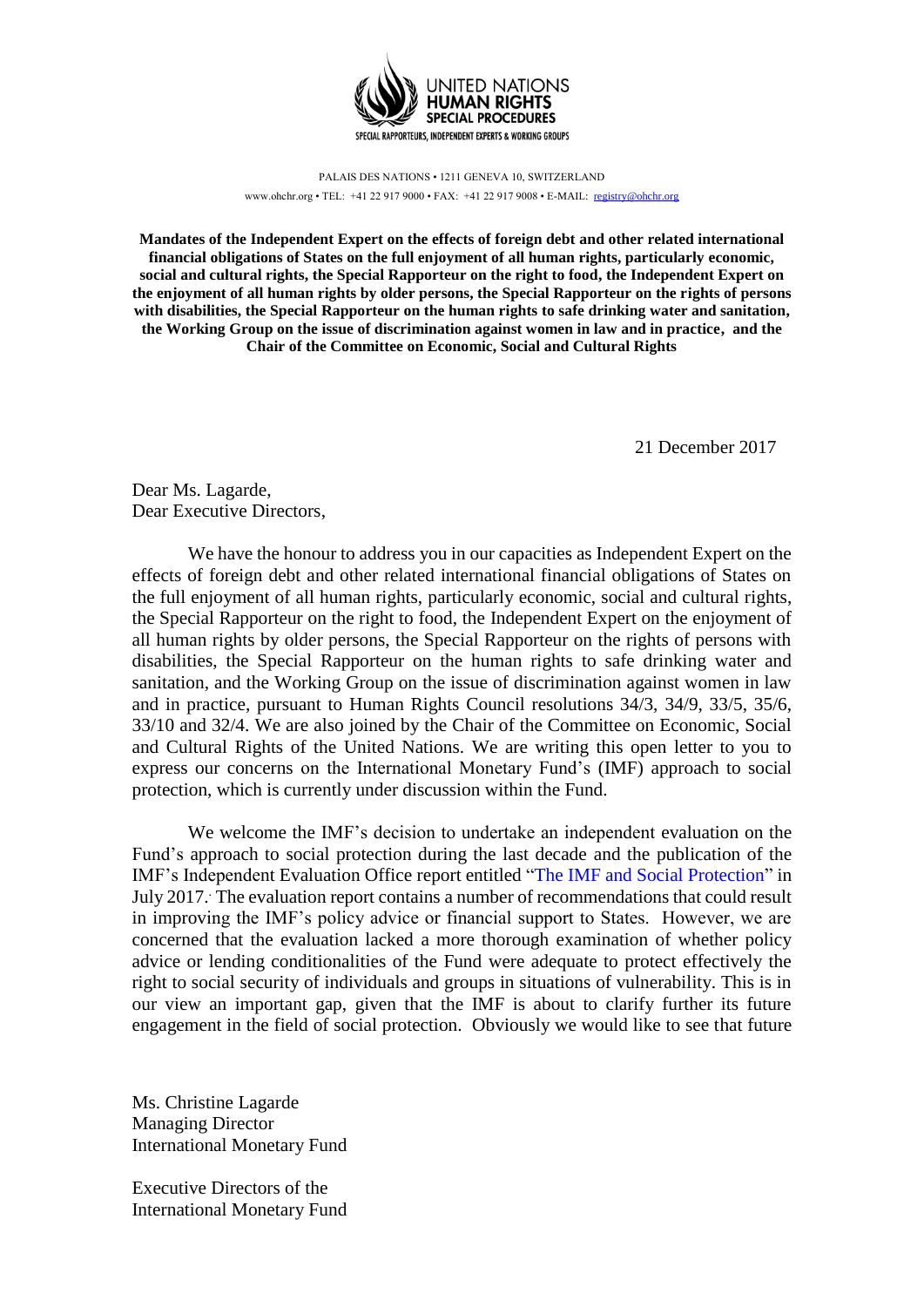work undertaken by the Fund strengthens social protection systems and the right to social security in Members States, and not undermines them.

Specifically, we are concerned about the general approach of the IMF to social security reforms that has sometimes put fiscal objectives above the objective of ensuring respect for the right to social security as a human right as set out in international human rights law. Several governments with IMF programmes or under IMF advice (Article IV consultations) pursued fiscal consolidation measures that have cut social expenditures to such a degree that national legislation and human rights standards as contained in internationally agreed conventions and recommendations of the International Labour Organization  $(IIO)^1$  were side-lined. Such consolidation measures have led, in many cases, to dramatic decreases in social protection coverage and in the adequacy of benefits and services. It is not surprising that in a number of programme countries poverty and economic inequality has dramatically increased.

As independent human rights experts we have voiced concerns about the harsh effects of austerity on vulnerable groups, such as children, older persons and persons with disabilities, often violating human rights.<sup>2</sup> We are concerned about continued gaps and cuts in social protection and the disproportionate impact on women and adolescent girls due to the high risk of unplanned pregnancy and its harmful consequences including on the availability of reproductive health services, specifically access to contraception and maternal health services.<sup>3</sup> In similar vein the Independent Expert on the enjoyment of all human rights by older persons has encouraged the review of austerity measures and fiscal consolidation programmes, especially those which may negatively impact the economic and financial autonomy of older persons by increasing risk of poverty, exclusion and insecurity in old age.<sup>4</sup> It is our shared view that social protection should be strengthened, through both contributory and non-contributory schemes, by increasing resources, improving availability of and access to services, and by removing any obstacles to receiving benefits to ensure universal coverage. Regrettably there has been not much reflection of this work in the report of the Independent Evaluation Office.

According to international human rights law, all States have to guarantee the right of everyone to social security in the event of unemployment, sickness, invalidity, widowhood, old age, or other lack of livelihood in circumstances beyond her or his control.<sup>5</sup> The right to social security includes both contributory and non-contributory

-

<sup>&</sup>lt;sup>1</sup> See ILO, *Building social protection systems: International standards and human rights instruments* (Geneva: International Labour Office, 2017), for a comprehensive overview on binding international norms related to social protection.

<sup>2</sup> Report of the Independent Expert on the question of human rights and extreme poverty, A/HRC/17/34 in conjunction with the report of the Independent Expert on the enjoyment of all human rights by older persons, A/HRC/33/44 on social protection for older persons, cf. para. 51-57; Report of the Special Rapporteur on extreme poverty and human rights, A/HRC/29/31; Reports of the Independent Expert on foreign debt human rights A/HRC/31/60/Add.2, A/HRC/34/57/Add.1; Report of the Special Rapporteur on the rights of persons with disabilities,  $A/70/297$ ; Report by the Special Rapporteur on the human rights to water and sanitation, A/HRC/36/45/Add.1. The UN Committee on Economic, Social and Cultural Rights has also specifically addressed these issues in its Statement on Public debt, austerity measures and the International Covenant on Economic, Social and Cultural Rights, E/C.12/2016/1.

<sup>&</sup>lt;sup>3</sup> See report on discrimination of women in the economic and social life by the Working Group on the elimination of discrimination of women, A/HRC/26/39.

<sup>4</sup> Report of the Independent Expert on the enjoyment of all human rights by older persons, A/HRC/30/43 on autonomy and care with regard to social protection of older persons, paras. 53-56. The UN Committee on Economic, Social and Cultural Rights has expressed similar concerns in relation to children and young people, persons with disabilities, women, older persons and individuals subject to discrimination.

<sup>&</sup>lt;sup>5</sup> See Articles 22 and 25 of the Universal Declaration of Human Rights, General Assembly Resolution 217 A (III), 1948.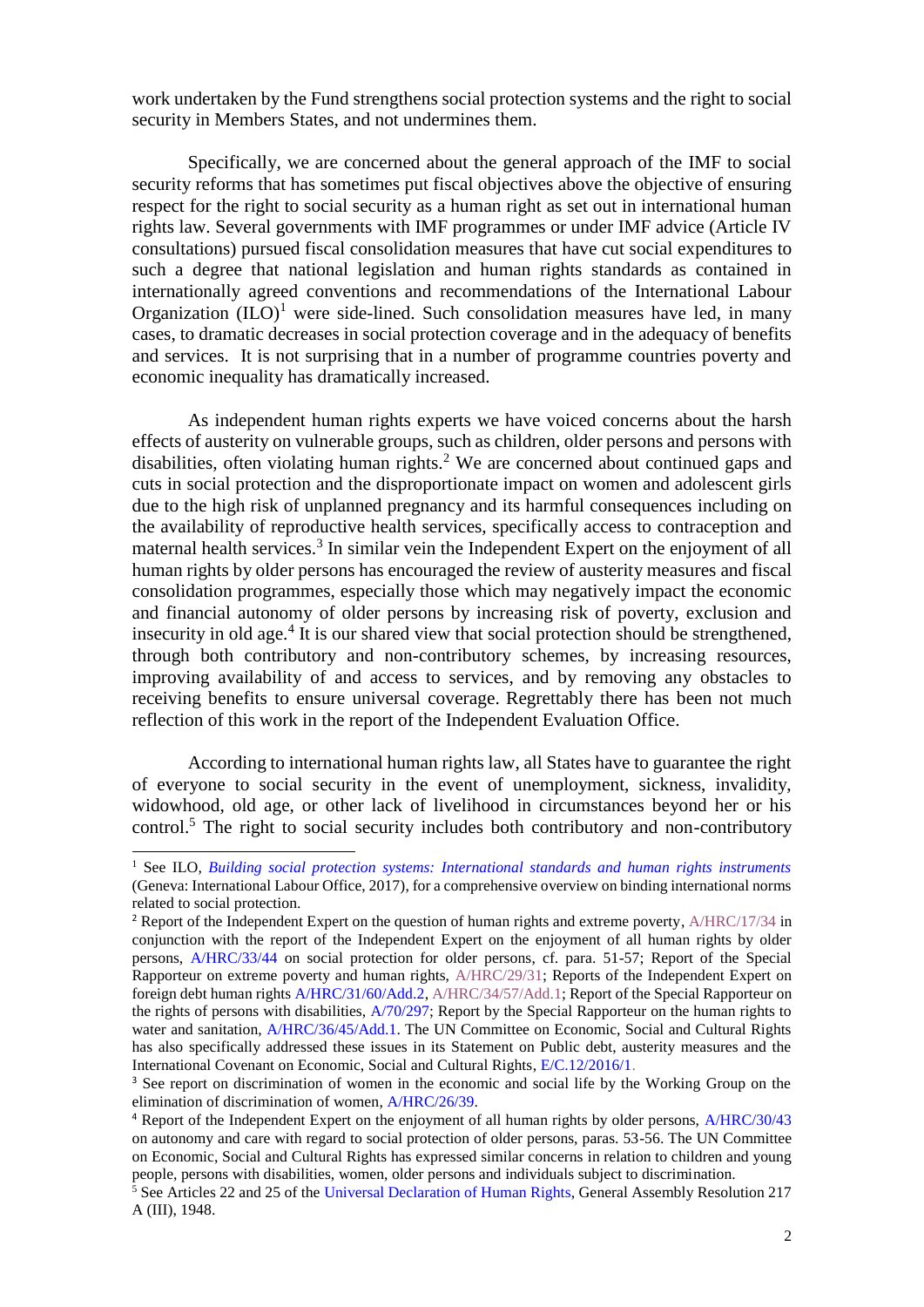benefits, in cash and in kind benefits, and requires that benefits should be adequate in amount and duration and accessible to all without discrimination. For example, noncontributory old-age benefits or other assistance should be provided for those without resources on reaching old age, with special attention to be given to older persons working in the informal sectors, older women, older widows, and those living in rural and remote areas.<sup>6</sup>

The right to social security has been reaffirmed in international treaty and customary law by the ratification of numerous human rights treaties by Member States.<sup>7</sup> Thus, all States need to respect, protect, and fulfil this right.<sup>8</sup> Conversely international organizations, including international financial institutions, need to ensure that their operations, recommendations, policy advice and lending conditionalities to its Members, respect the right to social security. At a minimum they should refrain from undermining the obligation of their Member States to respect, protect and fulfil the right to social security, to which every individual is entitled.

In this context we would like to recall that the Committee on Economic, Social and Cultural Rights monitoring the International Covenant on Economic, Social and Cultural Rights has maintained already in 2008 in its General Comment on the right to social security that *"*States parties [to the International Covenant on Economic, Social and Cultural Rights] should ensure that their actions as members of international organizations take due account of the right to social security. Accordingly, States parties that are members of international financial institutions, notably the International Monetary Fund, the World Bank, and regional development banks, should take steps to ensure that the right to social security is taken into account in their lending policies, credit agreements and other international measures. States parties should ensure that the policies and practices of international and regional financial institutions, in particular those concerning their role in structural adjustment and in the design and implementation of social security systems, promote and do not interfere with the right to social security.*"* 9

We believe that the Fund could play a crucial role in assisting States in strengthening their social protection systems in collaboration with other international organizations such as the ILO and other UN agencies that have worked on these issues for a long time. We therefore urge the International Monetary Fund and its Board of Directors to use the evaluation of the IMF's work as an opportunity to ensure that its future policies and staff guidance on social protection provide more comprehensive

-

<sup>&</sup>lt;sup>6</sup> See the report of the Independent Expert on the enjoyment of all human rights by older persons, A/HRC/30/43 on autonomy and care with regard to social protection of older persons, para. 102 *et seqq.*

<sup>7</sup> The right to social security is also contained in article 9 of the International Covenant on Economic, Social and Cultural Rights (166 State parties). Article 26 of the Convention on the Rights of the Child recognizes that every child has the right to benefit from social security, including social insurance (196 State parties), article 28 of the Convention of the Rights of Persons with Disabilities, recognizes the right to social security including equal access to clean water services, to social protection and poverty reduction programmes, access to assistance for disability related expenditures, public housing programmes and retirement benefits and programmes for persons with disabilities (175 State parties); article 5 (e) iv of the International Convention on the Elimination of All Forms of Racial Discrimination requires all State parties to prohibit and eliminate racial discrimination in all its forms in respect to this right (179 State parties) and Article 11 of the Convention on the Elimination of all Forms of Discrimination Against Women requires States to take all appropriate measures to eliminate discrimination of women in relation to this right (189 State parties).

<sup>8</sup> See Committee on Economic, Social and Cultural Rights, General Comment No. 19 on the right to social security, E/C.12/GC/19.

<sup>&</sup>lt;sup>9</sup> Ibid., para 58.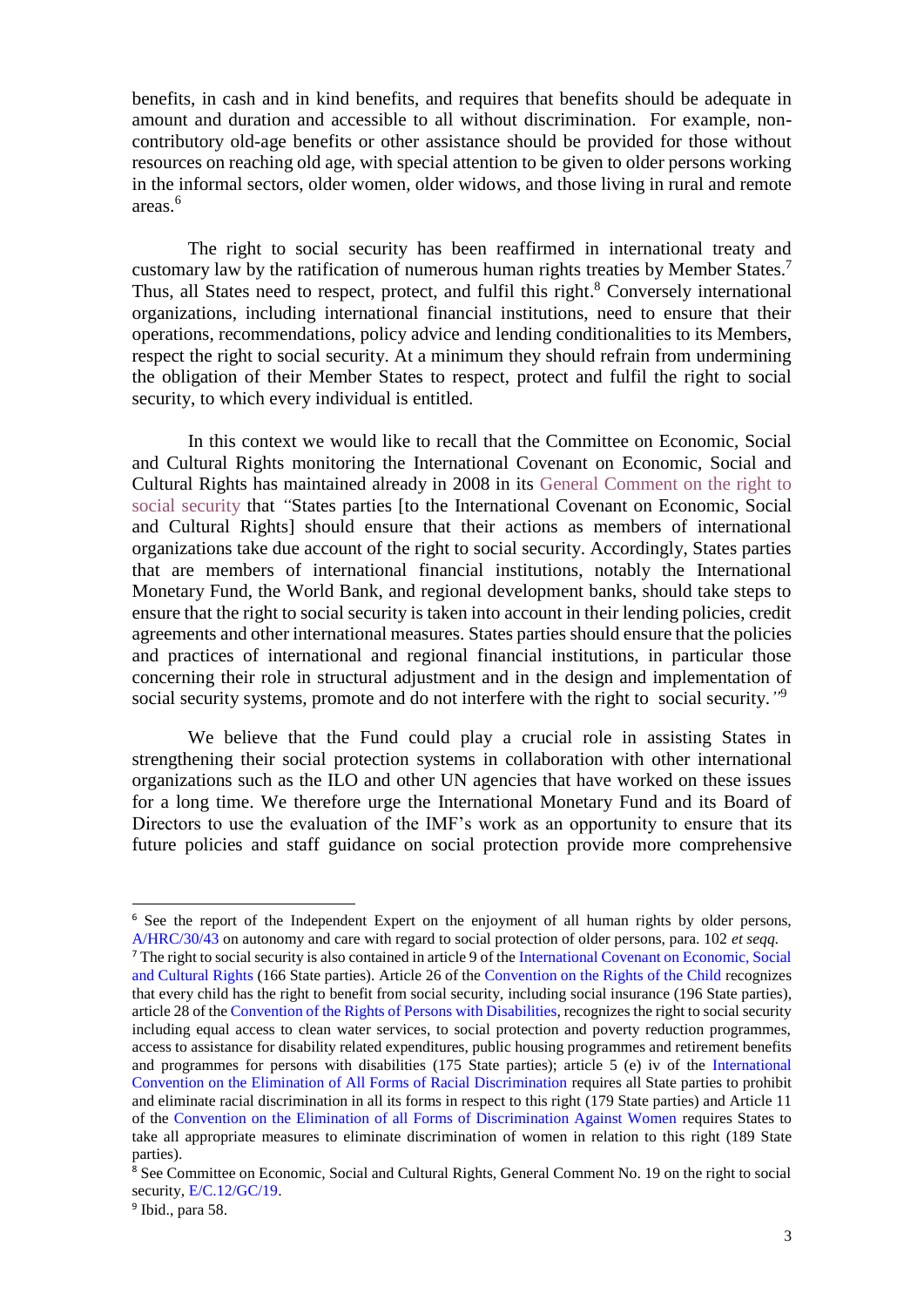orientation on how the Fund, when implementing its mandate, could ensure respect for the right to social security.

We furthermore call upon the International Monetary Funds to align its approach to social protection with the Sustainable Development Goal 1.3 in which States agreed to implement nationally appropriate social protection systems and measures for all, including floors, and to achieve by 2030 a substantial coverage of the poor and the most vulnerable. We would welcome if the IMF would endorse the goal of universal social protection in line with ILO's Social Protection Floors Recommendation 2012 (No. 202), which has already become a shared vision of the World Bank, the ILO and UN agencies through the Global Partnership on Universal Social Protection<sup>10</sup>.

We would also like to note that several national courts have reviewed the constitutional validity of fiscal consolidation measures related to social protection, and ruled against them. In 2013, the Portuguese Constitutional Court ruled that four fiscal consolidation measures in the budget, mainly affecting civil servants and pensioners, were unlawful and in breach of the country's constitution; pensioners had to be returned their cut pensions. In Latvia, the 2010 budget proposed new spending cuts and tax increases, including a 10 per cent cut in pensions and a 70 per cent decrease for working pensioners; the Latvian Constitutional Court also ruled that the pension cuts were unconstitutional on the grounds that they violated the right to social security, and cuts had to be reversed. In Romania, 15 per cent pension cuts proposed in May 2010 were also declared unconstitutional.

We are concerned that in several countries, IMF programmes and advice, driven by fiscal objectives, have requested the abandoning of their path towards universal social protection by narrowly targeting social protection to the extreme poor, leaving others inadequately covered. Occasionally social protection benefits have also been reduced below minimum levels required for a life in dignity in contradiction to international human rights standards and norms.<sup>11</sup> Often universal child, old age or disability benefits, or universal food subsidies, have been dismantled, or benefits have targeted a smaller group, for example the ultra-poor, leaving other population groups in need without adequate coverage. Mechanisms used for targeting, such as "proxy means tests" have often left a large proportion of the eligible population without benefits. In addition, many Governments, in particular in developing countries, lack administrative capacity to properly identify and deliver benefits to those who are theoretically eligible for support.

IMF recommendations and policies have regrettably led at times to impermissible retrogression of social, economic and cultural rights, increased poverty, inequality and social instability. Particularly in many developing countries, the majority of the population has very low income and are in need of support. We request the IMF to avoid giving advice that continues to drive governments away from their legal obligation to respect, protect and fulfil the right to social security or their commitment to develop universal social protection and to achieve the Sustainable Development Goals, including

1

<sup>&</sup>lt;sup>10</sup> Universal social protection should entail inclusiveness, and take into account the particular circumstances of all persons, including those with disabilities. See also the report of the Secretary-General on Social Protection floors and economic and social rights, A/HRC/28/35; and the Statement of the Committee on Economic, Social and Cultural Rights on Social protection floors: an essential element of the right to social security and of the sustainable development goals,  $E/C.12/2015/1$ .

<sup>&</sup>lt;sup>11</sup> See General Comment on the right to social security on core obligations in respect to the right of social security, E/C.12/GC/19, paras 59-61.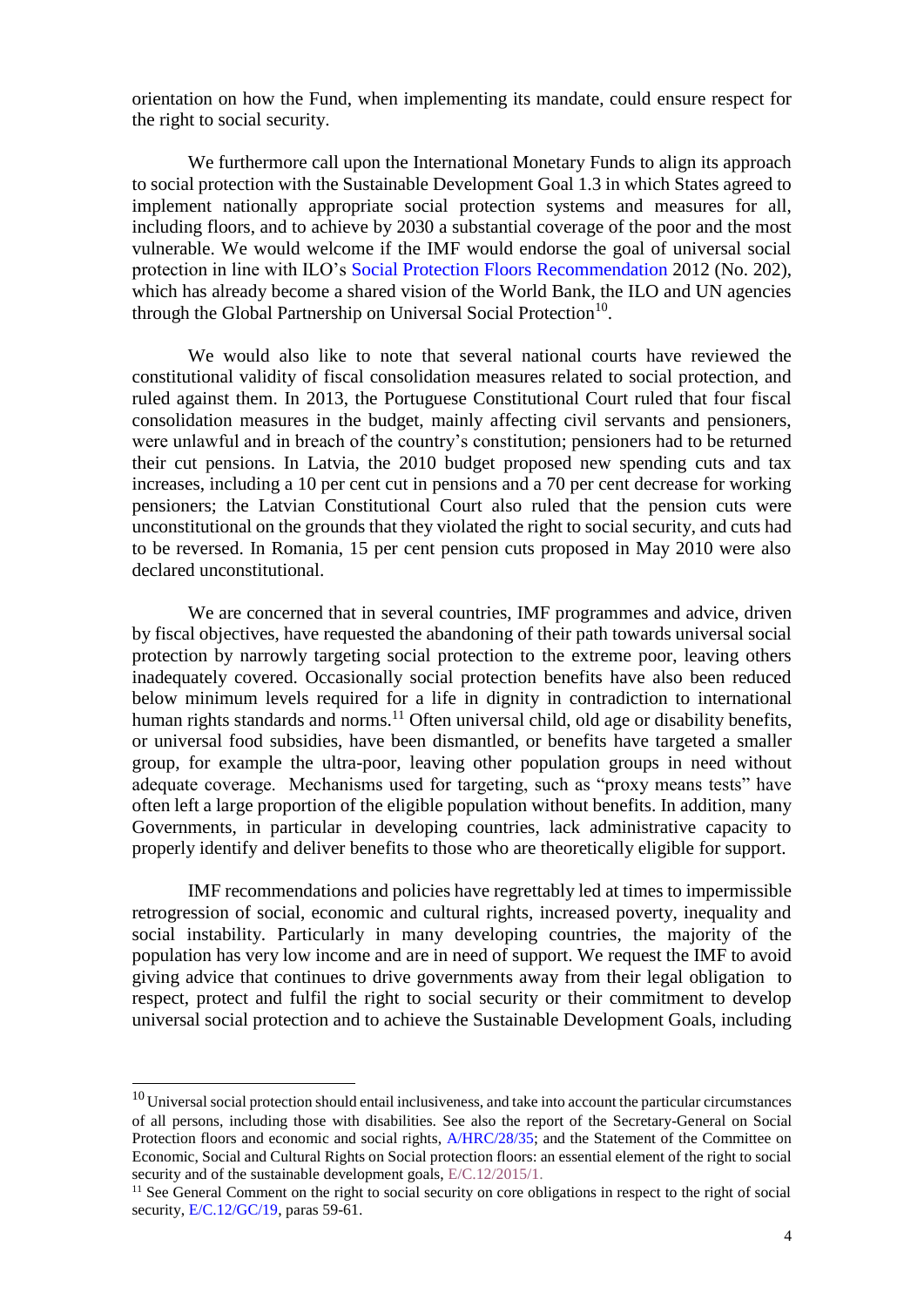their targets related to social protection, universal health coverage, social inclusion and reducing inequalities. $12$ 

Further, the IMF has advised governments to cut employers' social security contributions (the so-called "labour taxes") in recent reports. <sup>13</sup> We urge you to reconsider this approach: cutting employer's contributions may risk destroying social security systems, be incompatible with international labour standards and national social security laws, and undermine the right to social security of older persons and future generations.

We call upon you to:

- (i) Include in IMF policy documents and in staff guidance that efforts to improve the financial sustainability of social protection systems should pay due regard to the right to social security, as set out in international, and regional human rights law or in the respective national legislation. This should include providing IMF staff with more guidance how they can protect and avoid interfering in an impermissible way with the right to social security when providing technical support to Member States;
- (ii) Undertake human rights impact assessments before, during and after recommending social protection reform and fiscal consolidation measures affecting the right to social security and other rights;
- (iii) Monitor the impacts of macroeconomic policies on gender equality, particularly the impacts of austerity measures, and take action to ensure the right to social security is enjoyed equally by women and men through gender-responsive social protection, provision of essential services, including care services, and measures to ensure women's rights to work and rights at work;
- (iv) Focus on the extension of social protection to all, supporting countries to achieve universal coverage with adequate benefits, according to the right to social security embodied in international human rights treaties, ILO Conventions and Recommendations;
- (v) Enhance the collaboration with human rights experts, UN agencies and the International Labour Organization, the lead agency of the United Nations which has the core mandate to work on social security and social protection; and
- (vi) Ensure meaningful participation, consultation and open social dialogue with all representative stakeholders in countries in which programmes of the Fund are implemented. This should include trade unions, employer organizations, civil society organizations of persons with disabilities, older persons, minorities, children and women or other relevant groups that may in the country specific context be at risk of vulnerability or marginalization.

 $\overline{a}$ 

<sup>12</sup> See SDG targets 1.3, 1.4, 2.6, 5.4, 10.1-4.

<sup>13</sup> IMF, *World Economic Outlook*, April (Washington DC: International Monetary Fund, 2016), chapter 3; IMF Policy Paper: Fiscal Policy and Long-Term Growth (Washington DC: International Monetary Fund, 2015).